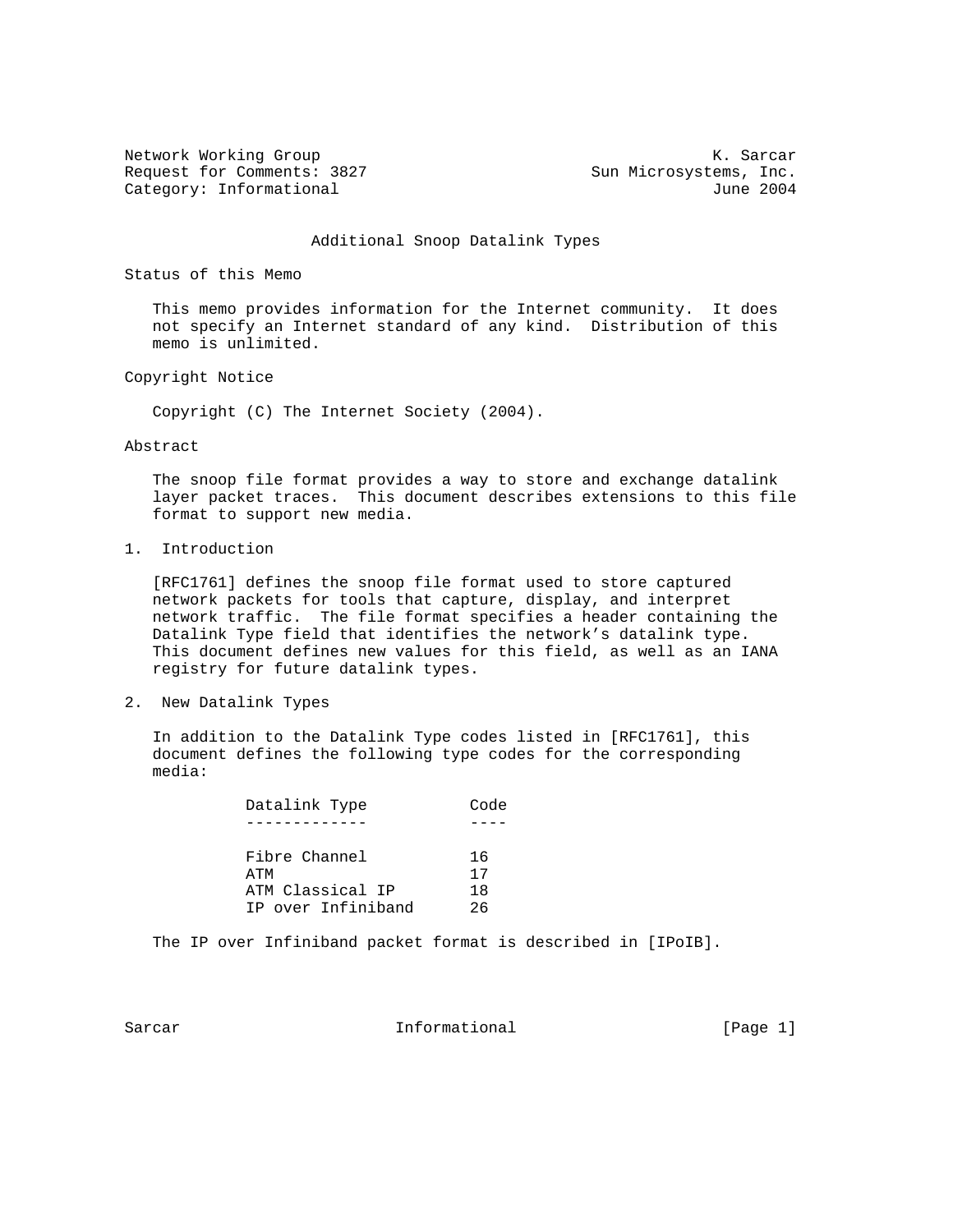# 3. IANA Considerations

 This document created a new IANA registry named "Snoop Datalink Types" to hold the various possible 32-bit (4 octet) snoop datalink types. This new registry holds the values previously defined in [RFC1761] and tabulated below:

| Datalink Type          | Code |
|------------------------|------|
|                        |      |
|                        |      |
| <b>IEEE 802.3</b>      |      |
| IEEE 802.4 Token Bus   |      |
| IEEE 802.5 Token Ring  | -2   |
| IEEE 802.6 Metro Net   | 3    |
| Ethernet               | 4    |
| HDLC                   | 5    |
| Character Synchronous  | 6    |
| IBM Channel-to-Channel | 7    |
| FDDI                   | 8    |
| Other                  |      |
|                        |      |

 Additionally, the new registry also holds the values defined above in section 2 of this document.

 All new allocations and assignments to this registry starting from code 27 will follow the First Come First Served policy outlined in [BCP0026]. Type codes up to 26 not defined by this section of the document (10-15 and 19-25) are considered reserved.

4. Security Considerations

 The addition of new datalink type codes to the existing file format poses no known security risks.

5. Acknowledgements

 The author would like to thank Jim Carlson, Brent Callaghan, and Bill Strahm for meticulously reviewing this document.

- 6. References
- 6.1. Normative References

 [RFC1761] Callaghan, B. and R. Gilligan, "Snoop Version 2 Packet Capture File Format", RFC 1761, February 1995.

Sarcar **Informational** Informational [Page 2]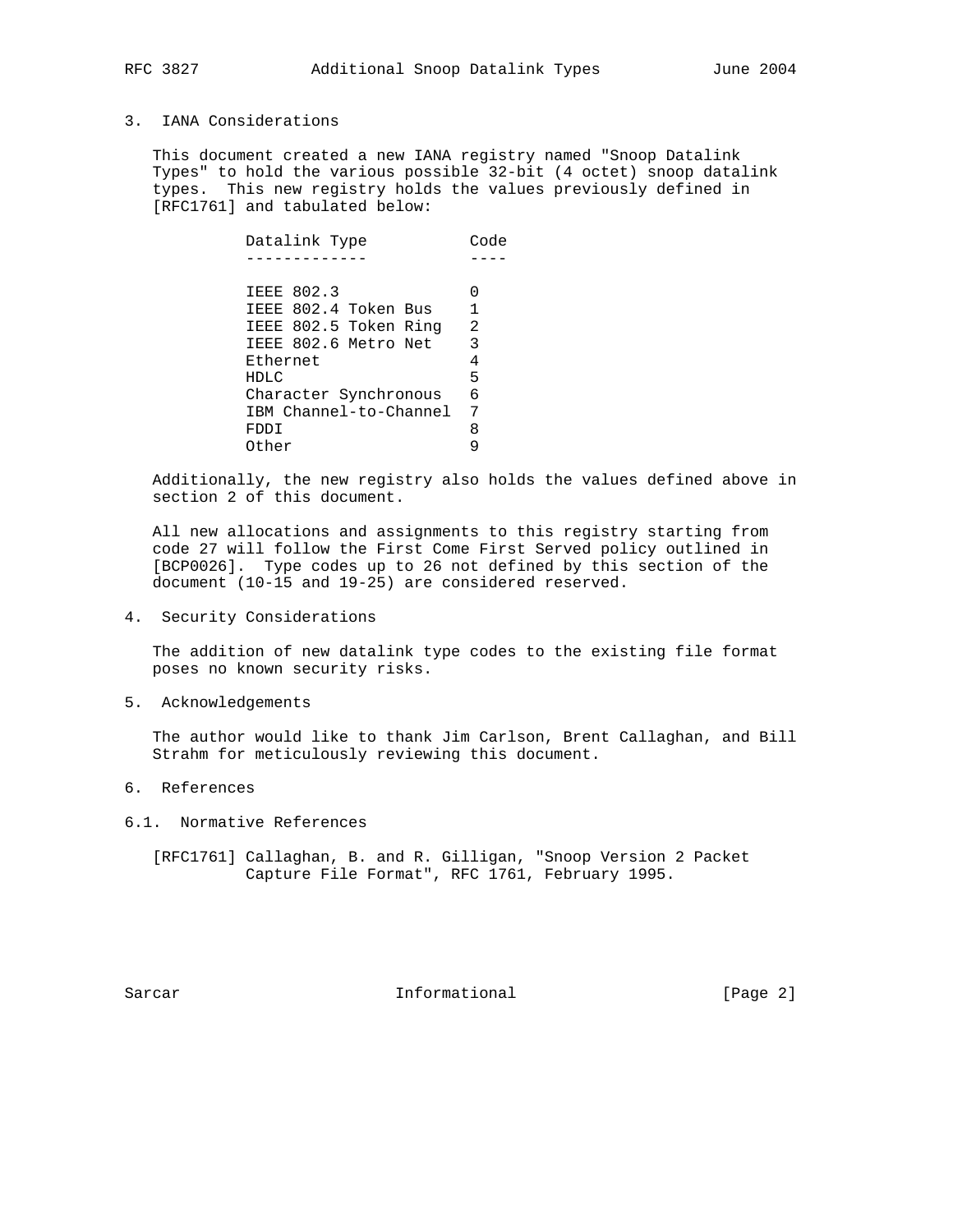- [BCP0026] Narten, T. and H. Alvestrand, "Guidelines for Writing an IANA Considerations Section in RFCs", BCP 26, RFC 2434, October 1998.
- 6.2. Informative References
	- [IPoIB] Kashyap, V. and H.K. Chu, "IP encapsulation and address resolution over InfiniBand networks", Work in Progress, April 2003.
- 7. Author's Address

 Kanoj Sarcar Sun Microsystems, Inc. 14 Network Circle Bldg 14, MPK14-333 Menlo Park, CA 94025

 Phone: 1-650-786-4785 EMail: kanoj.sarcar@sun.com

Sarcar Informational [Page 3]